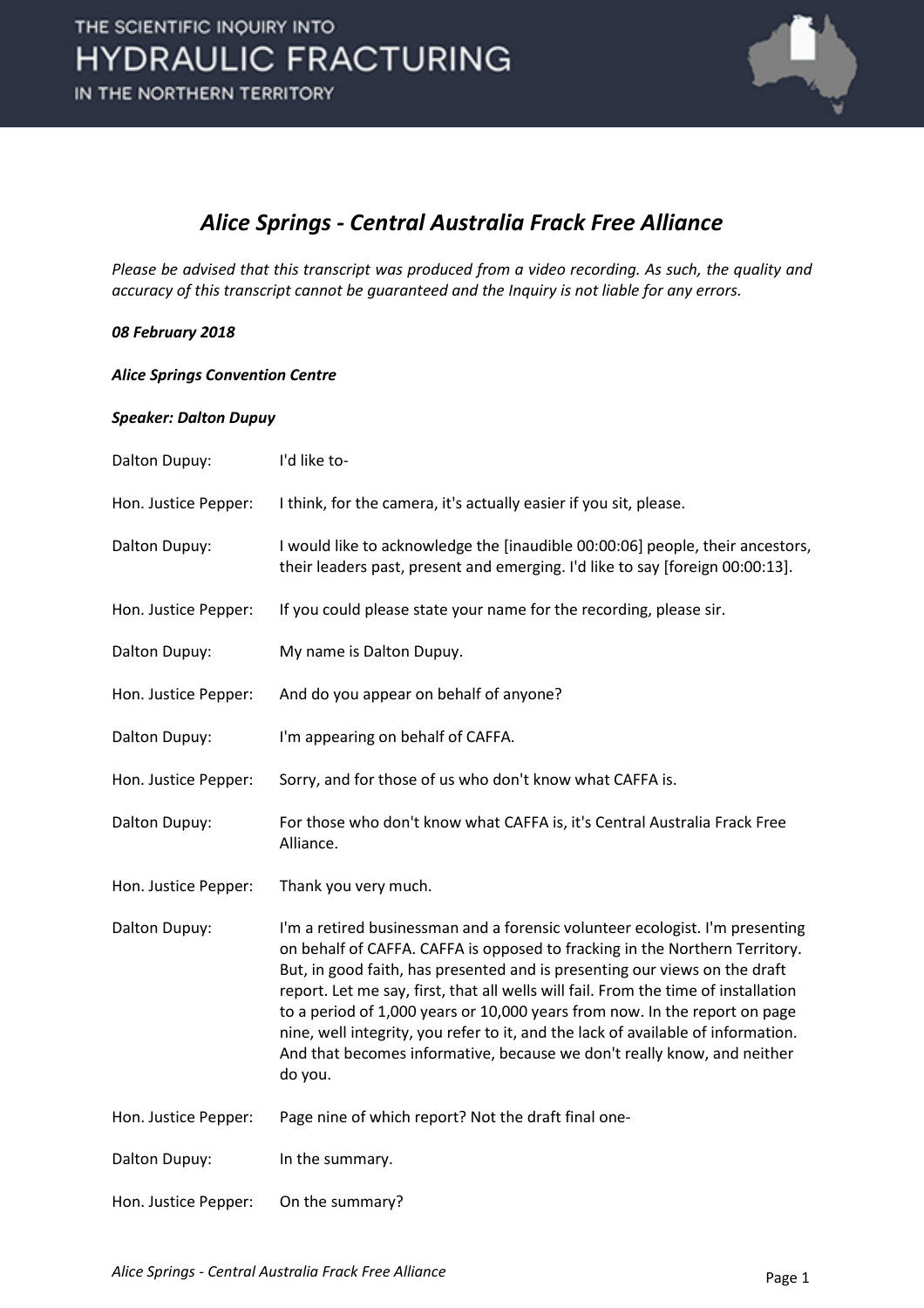

| Dalton Dupuy:        | Yep.                                                                                                                                                                                                                                                                                                                                                                                                                                                                                                                                                                                                                                                                                                                                                                                                                                                                                     |
|----------------------|------------------------------------------------------------------------------------------------------------------------------------------------------------------------------------------------------------------------------------------------------------------------------------------------------------------------------------------------------------------------------------------------------------------------------------------------------------------------------------------------------------------------------------------------------------------------------------------------------------------------------------------------------------------------------------------------------------------------------------------------------------------------------------------------------------------------------------------------------------------------------------------|
| Hon. Justice Pepper: | Have you read the actual draft final?                                                                                                                                                                                                                                                                                                                                                                                                                                                                                                                                                                                                                                                                                                                                                                                                                                                    |
| Dalton Dupuy:        | I have.                                                                                                                                                                                                                                                                                                                                                                                                                                                                                                                                                                                                                                                                                                                                                                                                                                                                                  |
| Hon. Justice Pepper: | Okay. Good. Now, just for the record again, it's just going to be easier if you<br>just make sure which book you're referring to.                                                                                                                                                                                                                                                                                                                                                                                                                                                                                                                                                                                                                                                                                                                                                        |
| Dalton Dupuy:        | Which book, what you're referring to.                                                                                                                                                                                                                                                                                                                                                                                                                                                                                                                                                                                                                                                                                                                                                                                                                                                    |
| Hon. Justice Pepper: | Thank you.                                                                                                                                                                                                                                                                                                                                                                                                                                                                                                                                                                                                                                                                                                                                                                                                                                                                               |
| Dalton Dupuy:        | Yeah, sure. CAFFA believes that all legislation and regulations need to be in<br>place before any further exploration and operational licence are issued. That<br>goes along the line with your summary, conclusion on page 50 in your<br>summary. I grew up in the south western United States, and I've been<br>around miners and gas and oil companies all my life. Miners have not been,<br>what I consider, exemplary citizens. And it's regulations and legislation that<br>has forced them to take responsibility for their speculative activities. And I<br>would encourage that the government take action on the basis of your<br>recommendations in that regard.                                                                                                                                                                                                              |
|                      | My second point is that it's essential that all baseline studies are conducted<br>before any further exploration occurs. Otherwise, data validity becomes<br>seriously contaminated. I mean, even medical practitioners do physical<br>examinations on healthy people, so that they've got a baseline. And, it's no<br>different for this environment.                                                                                                                                                                                                                                                                                                                                                                                                                                                                                                                                   |
|                      | My third point is that I believe the Inquiry has been diligent, and mostly<br>perspicacious. And, on that point, I'd like to say all of the recommendations,<br>and hopefully with our amendments, need to be adopted. And that means<br>no exception. When I read through the recommendations that you have<br>written, with few exceptions, CAFFA agreed or asked that you strengthened<br>the statement. So, instead of where you've written production licences, that<br>you put it for exploration licences. And there's a number of those<br>recommendations that has been identified from. For instance,<br>Recommendations 7.1, 7.4, and there's a number of them that go through<br>there that you've identified that. It's just about taking care before we start<br>to inject the landscape with chemicals and processes that we may not<br>appreciate in the throes of time. |
|                      | Heather's already raised the issue of water. In Central Australia, we have a<br>very limited choice of water, and it must be protected at all costs. Where<br>there is uncertainty of ground water safety, or, in fact, any uncertainty of<br>environmental safety, and the moratorium all hydraulic fracturing must<br>remain in place. We need to get it right and safe the first time, and every<br>time. I would not put my children or grandchildren on an uncertain or<br>unfinished aircraft. And that's just a metaphor for how I see this<br>circumstance.                                                                                                                                                                                                                                                                                                                      |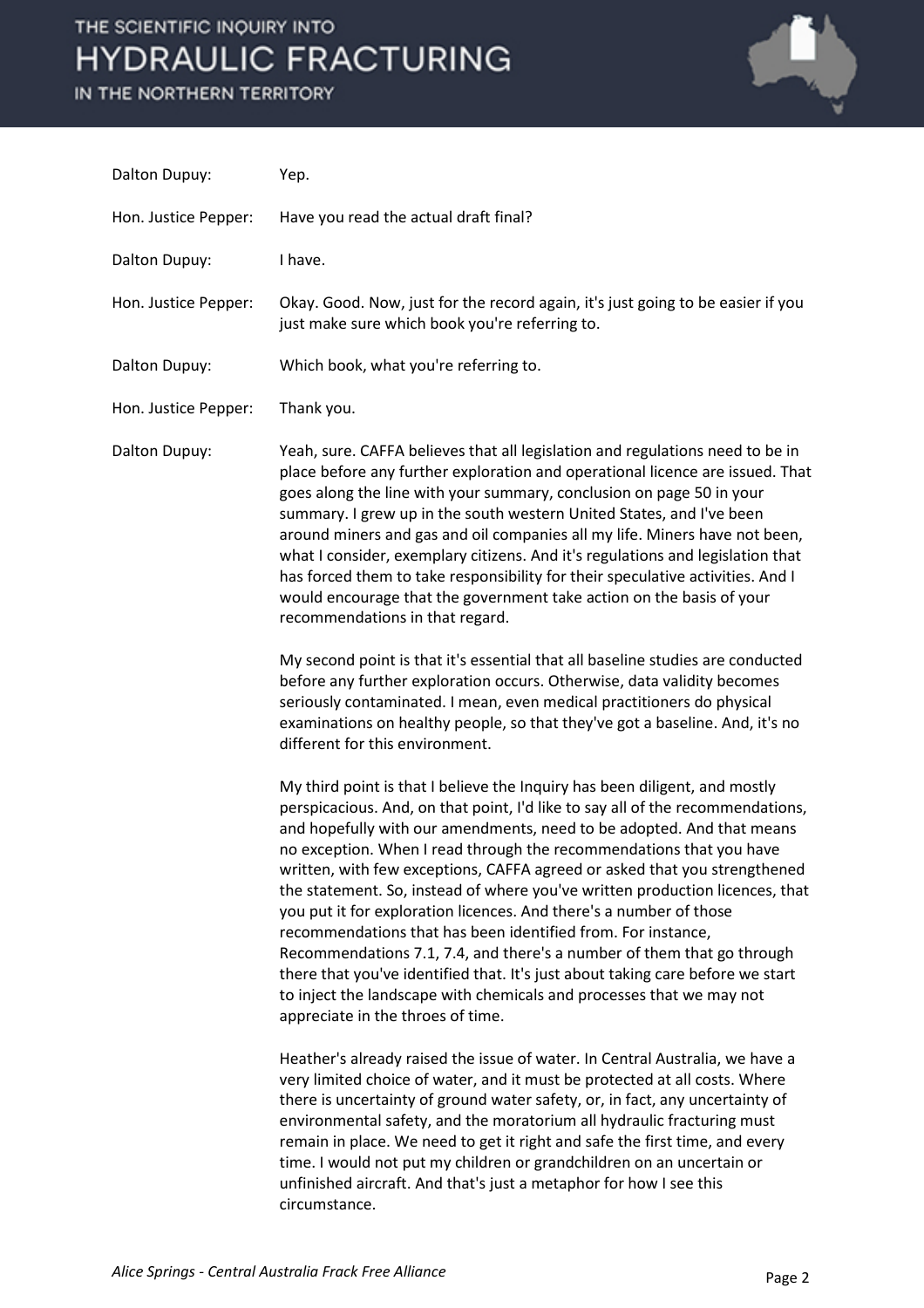

In November, I went to see my children who live scattered on the eastern side. And had occasion to visit an old friend near Roma, Queensland. And his 20,000 acre place is in the middle of country that's got coal seam gas being mined. While I was there, I had occasion to visit ... Well, more than two, but at least two people that spoke about it, and their stories were informative. The first one was a fairly senior man with a very large place. And, I asked he and his wife, I said ... Because he'd indicated that they were going to make an agreement with Origin to conduct fracking on that property. And I said, "Could you oppose it?" And he said, "Well, I could." But he said, "They'll just go to a neighbour, and drill horizontally from their vertical bores and go underneath my place and do it anyway. So, I need to get out of them what I can." And that's a pretty cynical sort of attitude. But, it's exemplary of what a number of people in that community felt.

The other one's probably a bit more disturbing. To a cowboy that grew up in west Texas, which I have, I sort of got his energy. He said to an Origin foreman, who was coming on to his place to start the work. He said, "When are you coming?" And he said tomorrow. He says, "Well, make sure you bring a front-end loader." And the foreman said, "Well, we won't need a front-end loader at this stage." And he said, "Well, look, just make sure you bring a front-end loader." And the third time he said it, the foreman finally asked him, he said to landowner, he says, "Why are you asking me to bring a front-end loader?" He says, "Because, as soon as you cross the boundary, I'm gonna shoot you. And I'll need the front-end loader to bury you." And that's clearly an expression of anger and resentment about gas companies, and how they feel like they've been treated.

Land owners are in a unique circumstance. Often, they're probably the canary in the coal mine, if you wish. We're there to support the recommendation that land owners must be in full informed agreement before any exploration, or operational licences, operations can occur. And, we suggest, even, that they may have the right to veto. And probably for quite good reasons. They do have responsibility for biosecurity. And responsibilities of that, from my time in the Roma [inaudible] district, I observed widespread stands of African Lovegrass, numerous incidents of Parthenium along the roads and pipelines used by the gas vehicles and their inspection vehicles. Sure, they weren't the only ones on the roads, but they were often the most frequent user of the road.

And, as a result of that, there needs to be in place pest controls. Even some of the invertebrates must be considered, whether it's a fire ant or some of the others. There's no environmental impact statements done in Australia that include invertebrates. And, sadly, that's an unfortunate circumstance, because that means bees, ants, dung beetles, and a whole number of important contributors to this environment are excluded.

I went to university on the East Coast, and had occasion to visit New York City and different parts of that environment. And a story came to me about a young fellow that was standing on the footpath, and he was being harassed and pushed and shoved and punched by a group of other boys around him. And he held his ground and didn't move. Afterwards, they gave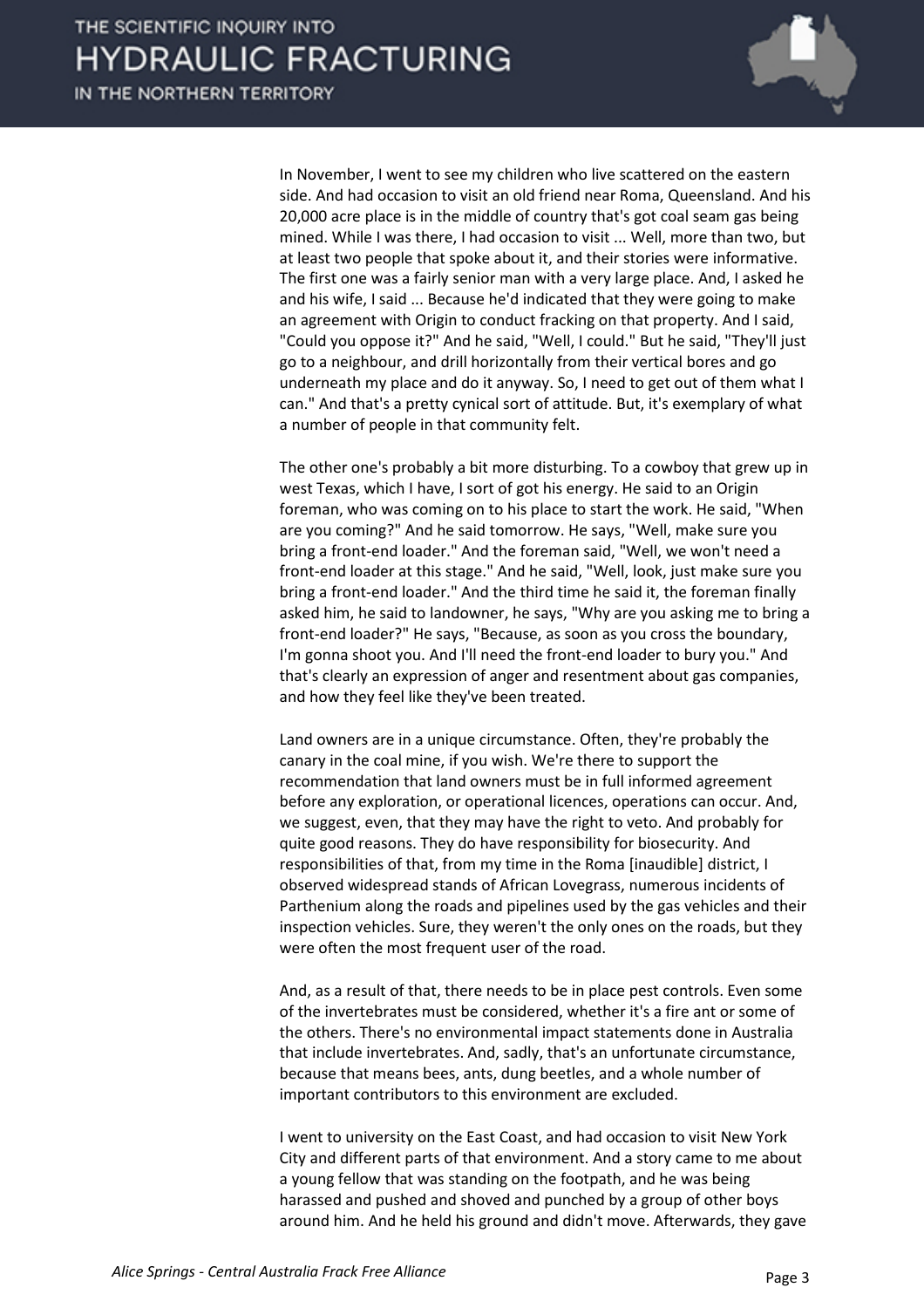

up. And the old guy next door said, he came to him and said, "Why didn't you go inside or run away?" He lifted his foot, and he said, "Because my foot was on the dime." And I would encourage you to pay attention to whose foot is on the dime throughout this inquiry, which I'm suspecting you already have.

The social licence to operate by mining companies has probably been negated by three specific phenomenon. Their extensive access ... I'm just gonna take a drink of water, pardon me.

Hon. Justice Pepper: Oh no, please. Please do so.

Dalton Dupuy: The extensive access by vested interest to Government, Chief Minister, Minister for Development, compared to the limited access by deeply concerned activist groups is an indication of undue influence. And probably not a level playing field, which you advocate inside your report. The gas industry has conducted no surveys of community. And views that have been compared, say, to CAFFA, which, at the very least, has conducted a survey of Alice Springs in 2016. And came up with a pretty definitive answer after talking to 500 different households.

> And, finally, if industry ... In terms of this social licence to operate. If industry pushes back on your recommendations, they are distrusting this Inquiry, and its interviews of hundreds of different Territorians. And, if they disagree with the evidence that you've collected, once again, their social licence is certainly diminished and maybe negated. Unconventional gas mining, potentially, affects all of us in regards to water, amenity, and community. And, therefore, I think each of us has a say, and needs to have a say, at some level. I won't say in what form.

I suppose, when I savour the point, it's stating the obvious, which is economic benefit must be second to environmental safety. And that's a challenge for lots of people from business and commercial interest. But we support the option for the regulator, in that the environment minister has the final say on a project proceeding or not. That's my primary points.

I come with a couple of opposers, in a way. And the first one is about the assessment that you commissioned by ACIL Allen. Unfortunately, there was no economic analysis of what it's like to be frack free. And the calm scenario wasn't included in terms of what's the economic benefit to the Northern Territory to have a few exploration wells, and realise that it's uneconomic.

Moving societies from toxic addiction, i.e fossil fuels, to healthy addiction, say renewables, seems to be a positive opportunity that we could actually take advantage of. And I would say that ... I know it's not part of the terms of reference in this inquiry, but, in terms of big picture, having a gas industry comparing to another industry that may be less damaging to the environment seems to be a possibility.

I suppose, before I start my final point, I'm about to point the finger. And, I know that as soon as I point the finger, there's three pointing back at me.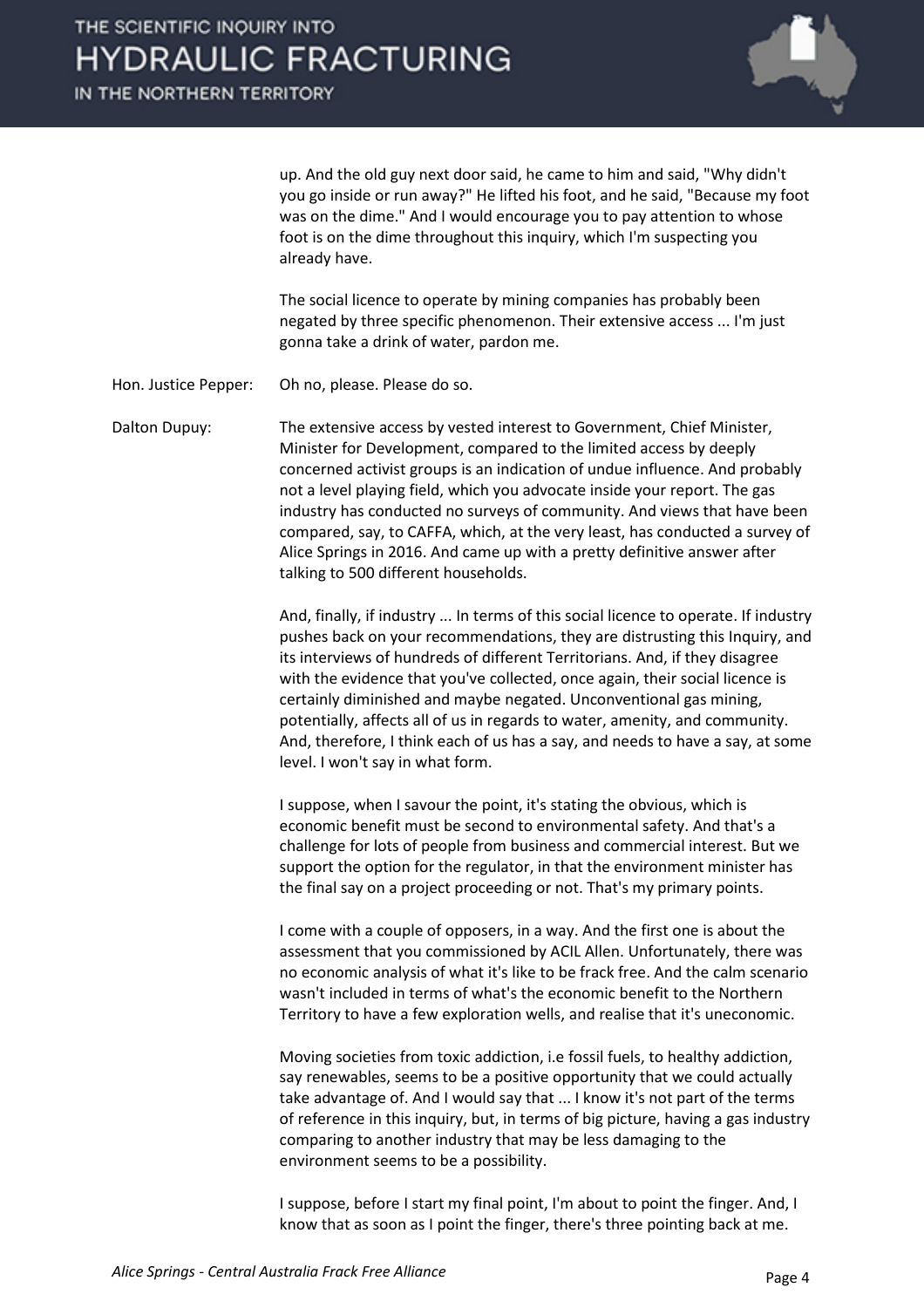

| The recent story about the well being drilled near Daly Waters on the     |
|---------------------------------------------------------------------------|
| Amungee Mungee station, I found it ironic that you've got a fairly strong |
| statement about protection of whistle blowers in your recommendations.    |
| And 14.25 if you like. And yet, you treated the whistle blower  It seemed |
| to me, that you treated the whistle blower, about Origin not pointing out |
| the misinformation provided, as though the whistle blower had actually    |
| done something wrong. And I'd ask you to consider your position in that   |
| regard. And I'm happy to take any questions.                              |

- Hon. Justice Pepper: Thank you very much. Just, for me at least, a couple of points of clarification. Firstly, ACIL Allen have indeed modelled the no fracking scenario. That is, the ban stays in place.
- Dalton Dupuy: Yep.
- Hon. Justice Pepper: They have modelled that.
- Dalton Dupuy: Did they do the economic assessment of what it would be like for the Territory without fracking?
- Hon. Justice Pepper: Yes.
- Dalton Dupuy: Okay.
- Hon. Justice Pepper: They did.
- Dalton Dupuy: I missed it.

Hon. Justice Pepper: That's all right. I just wanted to point that out. As for your comment about the whistle blower, I don't know whether you've had a chance to look at that live stream, and consider the events that occurred. But, it became apparent that, in fact, the characterization of what Origin had done was, in fact, just plain wrong. And, in fact, that diagram, far from it being a cover up, had been in the public domain since the 25th May last year.

Dalton Dupuy: Okay.

Hon. Justice Pepper: And that was on the website, in two submissions no less, for all the world to see.

Dalton Dupuy: Okay.

Hon. Justice Pepper: So, with great respect, and I do need to correct this. With great respect, there was no attempt to judge the, to use your words, whistle blower. The whistle blower, again to use your words, just simply got it wrong.

Dalton Dupuy: Yep. I can accept that. My information came from ABC news feed. So, I've not been able to live stream where I live.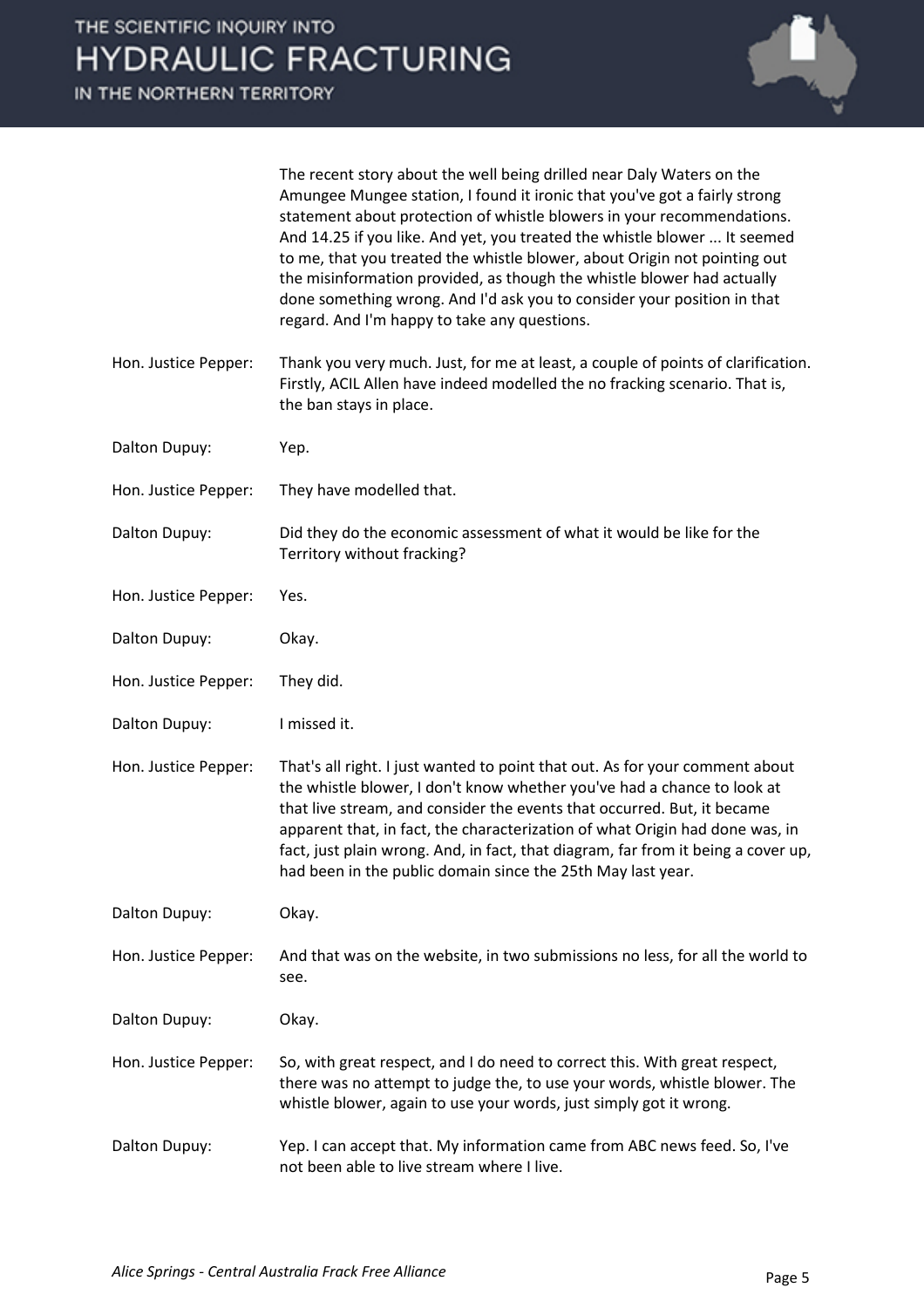

| Hon. Justice Pepper:  | That was subsequently updated. So, I would urge you, if you want to find<br>out exactly what occurred, I'd urge you to go. The live stream is up on our<br>website. But there was a subsequent clarification or explanation by Origin.<br>There was a clarification by the panel as to the, I guess, timeline. Which<br>explains how the two different versions of the diagrams came about in our<br>reports. There was then a clarification by Dr David Close of Origin. And then<br>there was a clarification by Miss Naomi Hogan. There was no apology, that's<br>a matter for her. But it's apparent that, simply, the characterization was just<br>simply wrong. |
|-----------------------|-----------------------------------------------------------------------------------------------------------------------------------------------------------------------------------------------------------------------------------------------------------------------------------------------------------------------------------------------------------------------------------------------------------------------------------------------------------------------------------------------------------------------------------------------------------------------------------------------------------------------------------------------------------------------|
| Dalton Dupuy:         | That's why I said the thing about one finger pointing forward and three<br>pointing back. Thank you.                                                                                                                                                                                                                                                                                                                                                                                                                                                                                                                                                                  |
| Hon. Justice Pepper:  | Well, it's-                                                                                                                                                                                                                                                                                                                                                                                                                                                                                                                                                                                                                                                           |
| Dalton Dupuy:         | So, I was wrong too.                                                                                                                                                                                                                                                                                                                                                                                                                                                                                                                                                                                                                                                  |
| Hon. Justice Pepper:  | The allegations that were made against Origin, of having engaged in some<br>type of deliberate cover up, they were very serious allegations. They were<br>wrong. They've been proven to be wrong. And it's a  I think the panel<br>expressed at the time that the panel was satisfied with the explanation<br>that's been provided by Origin, and our own research, and our own timeline,<br>to explain what has occurred. And, mostly, it's a matter of continuing<br>concern to the panel, that those allegations made by Miss Hogan have not<br>been fully and properly withdrawn, and an apology issued.                                                          |
| Dalton Dupuy:         | Right. I would say that I'm not a member of Lock The Gate, and I take that<br>point. I've not made a mistake before. And I appreciate you give the<br>feedback for that, because that makes it easier for me to work with.                                                                                                                                                                                                                                                                                                                                                                                                                                            |
| Hon. Justice Pepper:  | Thank you. Any questions? Yes, Professor Priestly.                                                                                                                                                                                                                                                                                                                                                                                                                                                                                                                                                                                                                    |
| Prof. Brian priestly: | Thank you [inaudible]. I was just wondering if I can  If I heard you<br>correctly, or interpreted correctly. You indicated that you were up in south-<br>western USA. And you made the comment that you thought that the<br>impacts of regulation on the industry, were they positive? I wasn't quite<br>clear whether you thought that these were positive impacts?                                                                                                                                                                                                                                                                                                  |
| Dalton Dupuy:         | Well, regulations  I mean, I think I'm gonna have to move from being a<br>spokesperson for CAFFA, to being speaking for myself in that regard. My<br>experience in the past with mining companies is that they, and gas and oil<br>companies having been surrounded by them, was they would only do what<br>they were forced to do, in terms of social contribution. In terms of workers<br>and unions forced them, legislation by governments forced them, as the<br>environmental impacts of what miners do became obvious. Then they were<br>forced to adhere to things.<br>And that's happened in Queensland, as we all know. That, as time's gone on,            |
|                       | the regulations have increased, and the oil and gas companies have been<br>forced to comply. Well, as best they  As much as they're willing to. I mean,<br>part of it's probably my younger life of being aware of how they weren't                                                                                                                                                                                                                                                                                                                                                                                                                                   |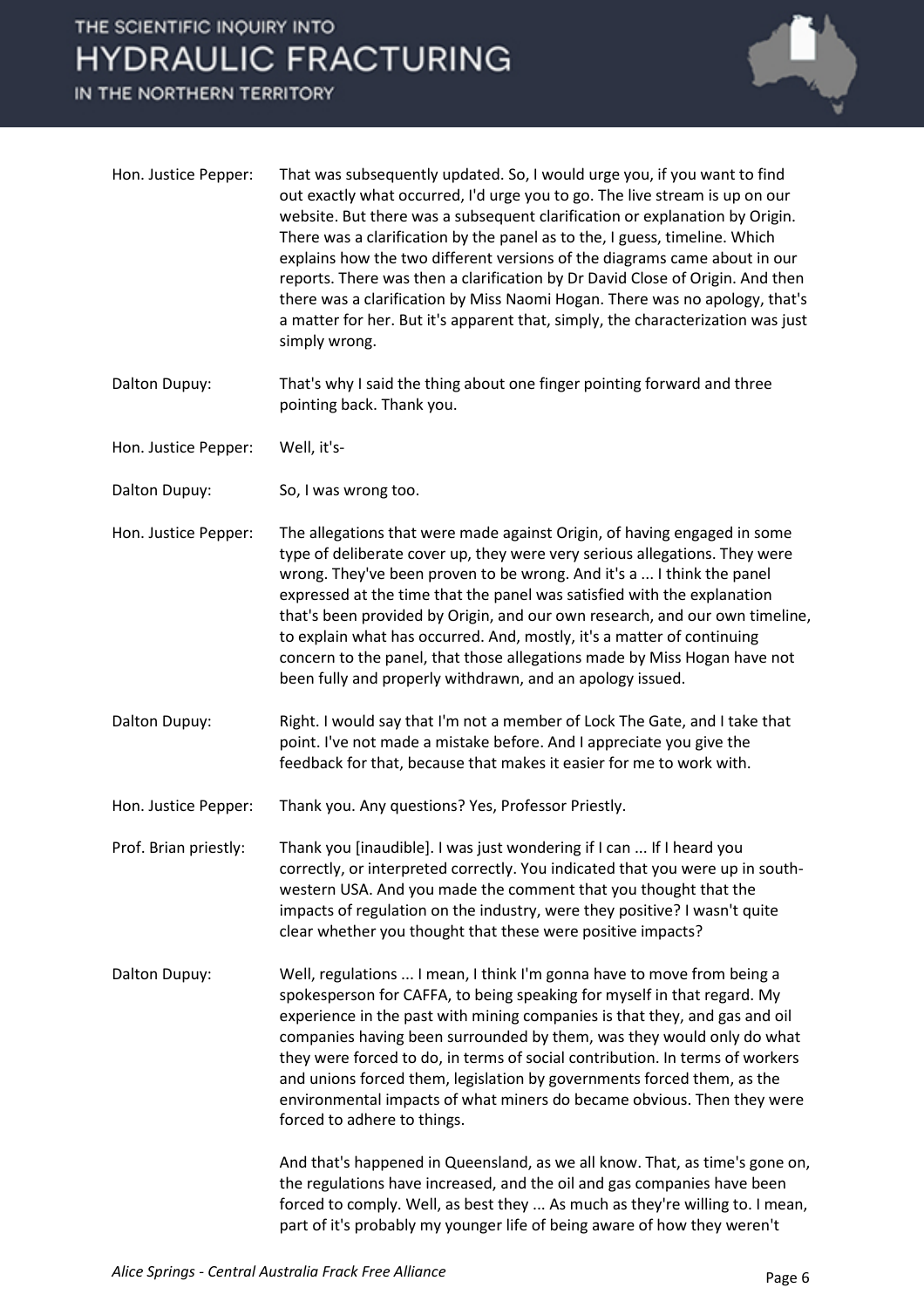IN THE NORTHERN TERRITORY



such great citizens in terms of rehabilitation. And driving across from here, through the central desert, to [inaudible], it's really quite evident about how much the miners have left undone.

Hon. Justice Pepper: Yes, Dr Anderson.

Dr. Alan Anderson: Thank you. I've got a question about the issue of the extent to which the recommendation should be applying before exploration, as opposed to before reduction.

Dalton Dupuy: Sure.

Dr. Alan Anderson: It's a really important issue that's been brought up by a number of people, and it's something that the panel is still considering very deeply. One of the issues is that, if they were applied before exploration, it would mean that the gas industry would be required to do things that other industries, including existing industries, are not required to do for doing exactly the same thing. And so, there would be a case of different industries facing different requirements for doing exactly the same thing. I'm just wondering about your thoughts on how appropriate that would be?

Dalton Dupuy: It's an economic decision. And it's probably a political football. But I would say that it's not dissimilar to the changes that were legislated to the building of vehicles in Australia in the seventies. Every car had to have a seatbelt, and there were cars being made that didn't have seatbelts, and so, how did the extra work being put in to having to install seatbelts raise the price of the vehicle, compared to those that were grandfathered out. I think, probably, if we were in a different environment, where it wasn't a single shot, that you might do it that way. But, if we're gonna put a spacecraft into a vacuum, things have to be right.

> If there's only one water supply for central Australia, if it's not safe, it can't go. And that means air on the side of caution, if you wish. And I'm sure that's CAFFA's point of view. CAFFA's pretty clear that they do not want fracking, as has been declared in a number of jurisdictions. And they're only contributing, as best we can, in the context of this inquiry.

Hon. Justice Pepper: Well, we'll work down. Dr Jones?

Dr. David Jones: Thanks for your comments. I was looking at the record ... I've copied down about your comments about social licence to operate. I noticed, particularly, your third point about if the Government was to cherry pick recommendations, and so on. Your view is that it would further diminish the social licence of the industry to operate, because it hasn't taken the whole package.

Dalton Dupuy: Yep, that's my view. And that would be CAFFA's view that, "Look, you guys have done the work. And, in a sense, to disobey even a part of it is disobeying a part of what you've done." I mean, I'm quite happy, as you've already seen, willing to challenge the panel and raise an issue. But, if a gas company started to push back already on, say, weed control officers, which I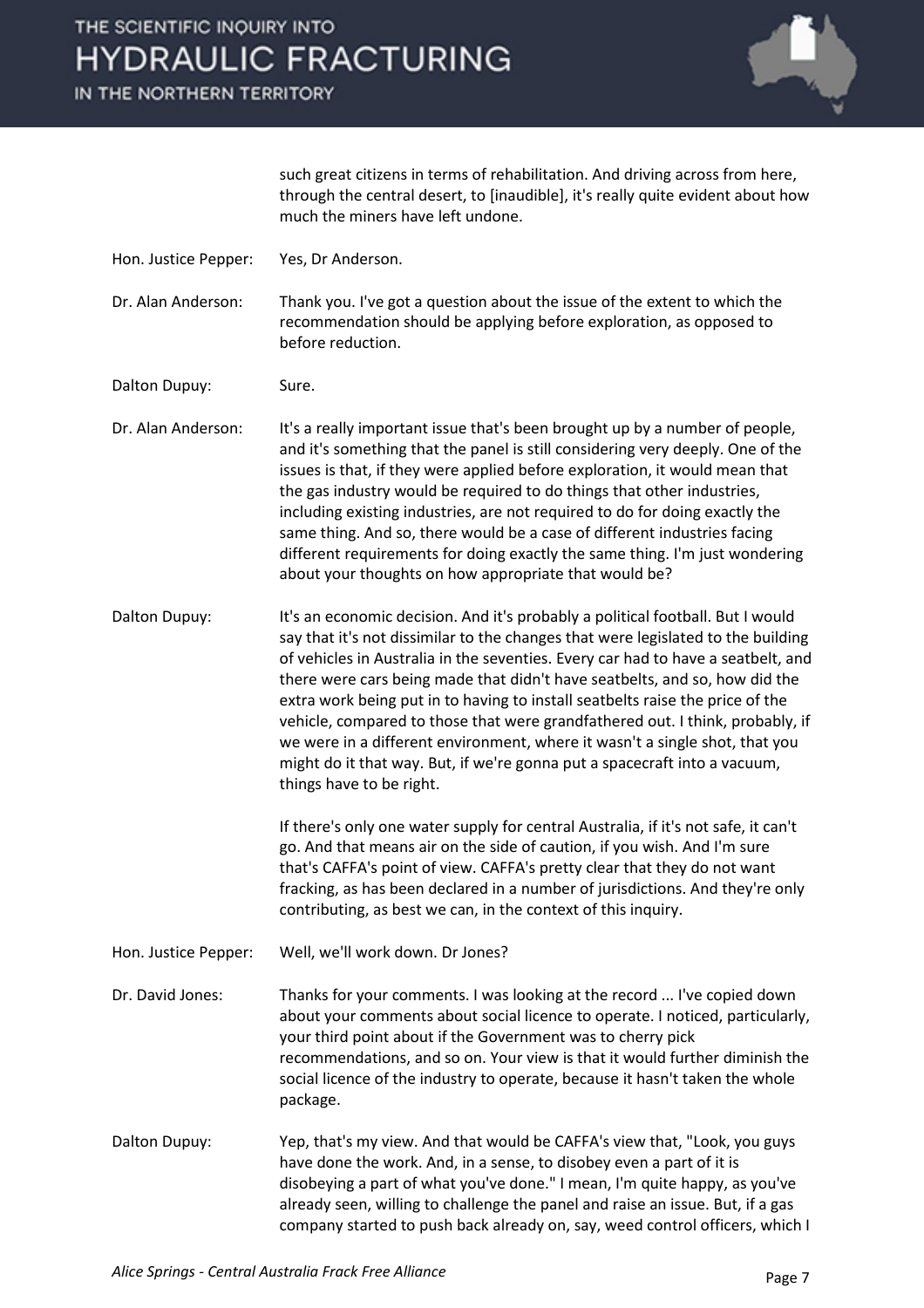

have heard anecdotally, then why? Because, there is a really quite strong argument for weed control officers being having a dedicated position, and gas companies have to fund them. It's probably more challenging, in a sense, in terms of if you consider the invertebrates like fire ants. Man, I've seen the damage the Parthenium can do and African Lovegrass can do, and it's not a pretty sight.

I would say that your recommendations are based on a fairly perspicacious and diligent process. And, therefore, it needs to be accepted. And, traditionally, recommendations by panels such as yourselves has not been necessarily accepted holus-bolus by industry. And that's my experience in another life, in another world.

Hon. Justice Pepper: Yes, I think Professor Hart had a question.

- Prof. Barry Hart: Yes. It's a question on your concern about potential contamination of ground waters, particularly around Alice. Reasonable concern. I just wondered, though, what was your view about Mereenie? Which is pretty close, and it's been going for, whatever, 30 or 40 years.
- Dalton Dupuy: Mereenie's a conventional gas field. They have used conventional mining techniques there. My view about that is that it would be fantastic, and I've advocated it already, that the Mereenie gas field be examined for fugitive emissions. And that the pipeline from Mereenie to Darwin be examined for the same thing. For its pipeline integrity, and for the wells integrity in that Mereenie basin. To me, that would inform at least a couple of things. It would inform the panel in terms of how much the gas companies are willing to put their money where their mouth is. And to do that inspection. They probably do some, but I would like it to be a fairly diligent and involved process, so we could actually trust the results.
- Prof. Barry Hart: So, there is no monitoring of methane in that system?

Dalton Dupuy: To be honest, I don't know. I suspect there could be some. But, I think that the monitors that are available are fairly light on the ground at the moment, and funding a regulator or a monitor for each well head, which is probably what I would suspect would be required, at least in initial circumstance is a fairly costly exercise, and potentially exploitive. So, in terms of, it's easy to buy off somebody that's not well paid, and to get a result that you want. So, I mean, I would want the regulator to be pretty diligent and pretty well funded, so that they could actually do the job properly. Yep.

- Prof. Barry Hart: And, just a last point. On your suggestion that our recommendations in total be accepted, that's been our view point all the way and I can't see that we would change this. Nothing's been put up that suggests that we should.
- Dalton Dupuy: So, I'm sorry, I'm not clear. You're asking-
- Prof. Barry Hart: I'm saying that we have made it clear that our recommendations, in total, relate to that final conclusion.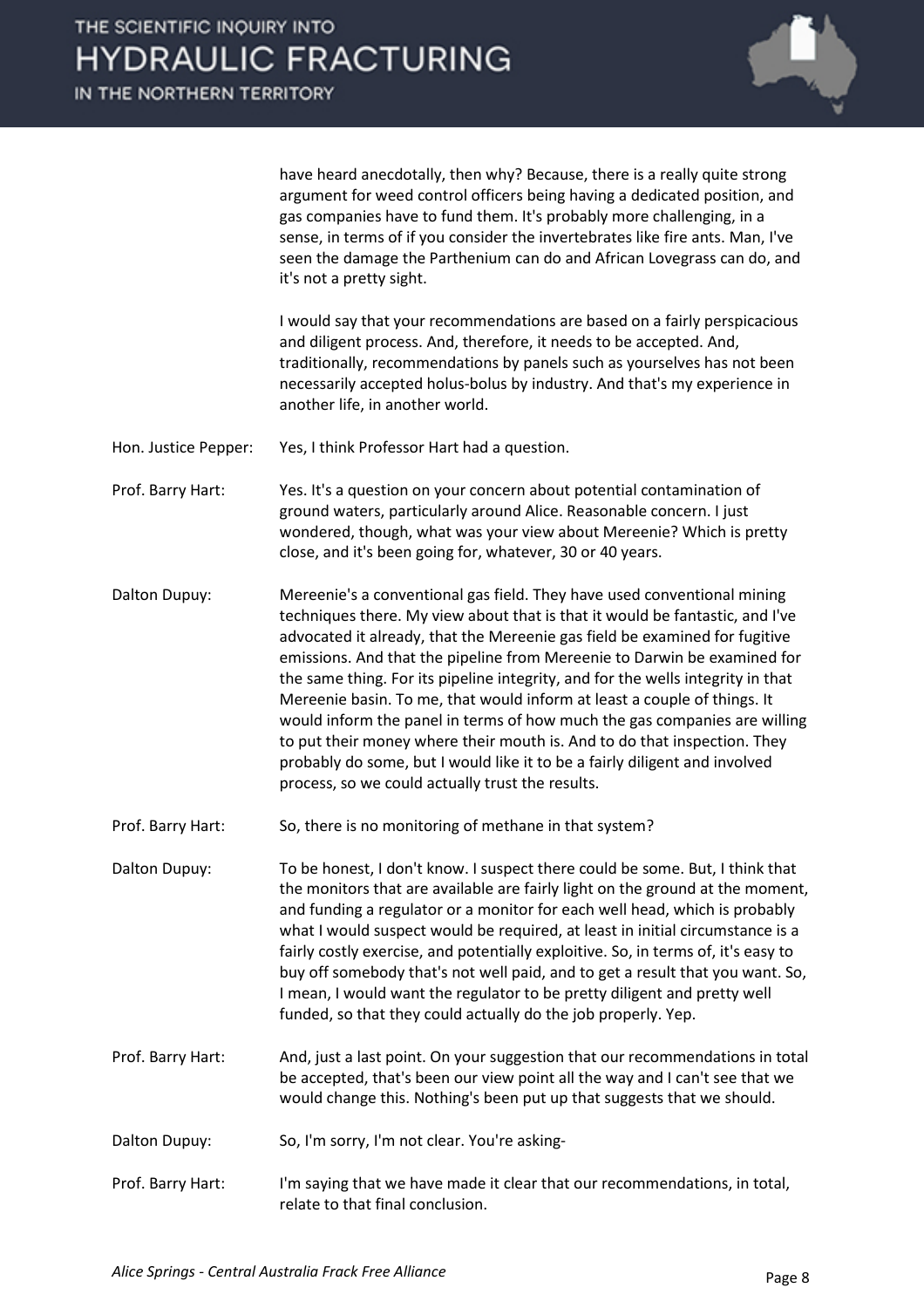

| Dalton Dupuy:        | And just to that point, because CAFFA's actually supporting that position. I<br>recognised that their social licence to operate is significant, because we've<br>actually realised what work you've done, even though we're opposed to<br>fracking, that there is a level of support for this to accept it holus-bolus.                                                                                                                              |
|----------------------|------------------------------------------------------------------------------------------------------------------------------------------------------------------------------------------------------------------------------------------------------------------------------------------------------------------------------------------------------------------------------------------------------------------------------------------------------|
| Prof. Barry Hart:    | Yep.                                                                                                                                                                                                                                                                                                                                                                                                                                                 |
| Hon. Justice Pepper: | Okay. Just wanted to pull up on something that you said to Professor Hart.<br>I think you said that Mereenie used conventional techniques. Sorry, that<br>Mereenie used conventional techniques. Would it come then for as a<br>surprise to you to find out that, in fact, about a third of the wells in<br>Mereenie have been fracked at some stage?                                                                                                |
| Dalton Dupuy:        | And you mean horizontally, that they've drilled down vertically and then-                                                                                                                                                                                                                                                                                                                                                                            |
| Hon. Justice Pepper: | Drilled down vertically, not horizontally. But they've drilled down vertically,<br>and they've fracked.                                                                                                                                                                                                                                                                                                                                              |
| Dalton Dupuy:        | And they've fracked, that's right. I understand that.                                                                                                                                                                                                                                                                                                                                                                                                |
| Hon. Justice Pepper: | They've watered down, they've put chemicals, and so on.                                                                                                                                                                                                                                                                                                                                                                                              |
| Dalton Dupuy:        | Yep. I understand that. And-                                                                                                                                                                                                                                                                                                                                                                                                                         |
| Hon. Justice Pepper: | Does that change your view at all of that field?                                                                                                                                                                                                                                                                                                                                                                                                     |
| Dalton Dupuy:        | Not unless I saw the results of what's happening out there at the moment.                                                                                                                                                                                                                                                                                                                                                                            |
| Hon. Justice Pepper: | So, is your complaint then really about fracking, then more about the fact<br>that it goes horizontal underneath the ground?                                                                                                                                                                                                                                                                                                                         |
| Dalton Dupuy:        | Well, fracking usually is implied with unconventional mining techniques.<br>Which is a vertical well followed by a horizontal, if you like, spiderweb that<br>goes out from it. And that's at a really serious depth. And monitoring and<br>quality control on those issues are significant. And the fact that Mereenie's<br>been fracked in vertical holes is, it's sad that they felt that they had to do<br>that, but maybe the horse has bolted. |
| Hon. Justice Pepper: | Sorry, maybe?                                                                                                                                                                                                                                                                                                                                                                                                                                        |
| Dalton Dupuy:        | The horse has bolted, before the barn door's closed. In other words, maybe<br>the damage has been done. And until that was assessed, I couldn't actually<br>say something more accepted, more opposed to fracking full stop.                                                                                                                                                                                                                         |
| Hon. Justice Pepper: | Okay. Again, perhaps I've misunderstood. I just wanna get your position.<br>What is it about fracking that you don't-                                                                                                                                                                                                                                                                                                                                |
| Dalton Dupuy:        | Risk of contamination to the water.                                                                                                                                                                                                                                                                                                                                                                                                                  |
| Hon. Justice Pepper: | Okay. Surely that risk still exists by vertical drill and frack-                                                                                                                                                                                                                                                                                                                                                                                     |